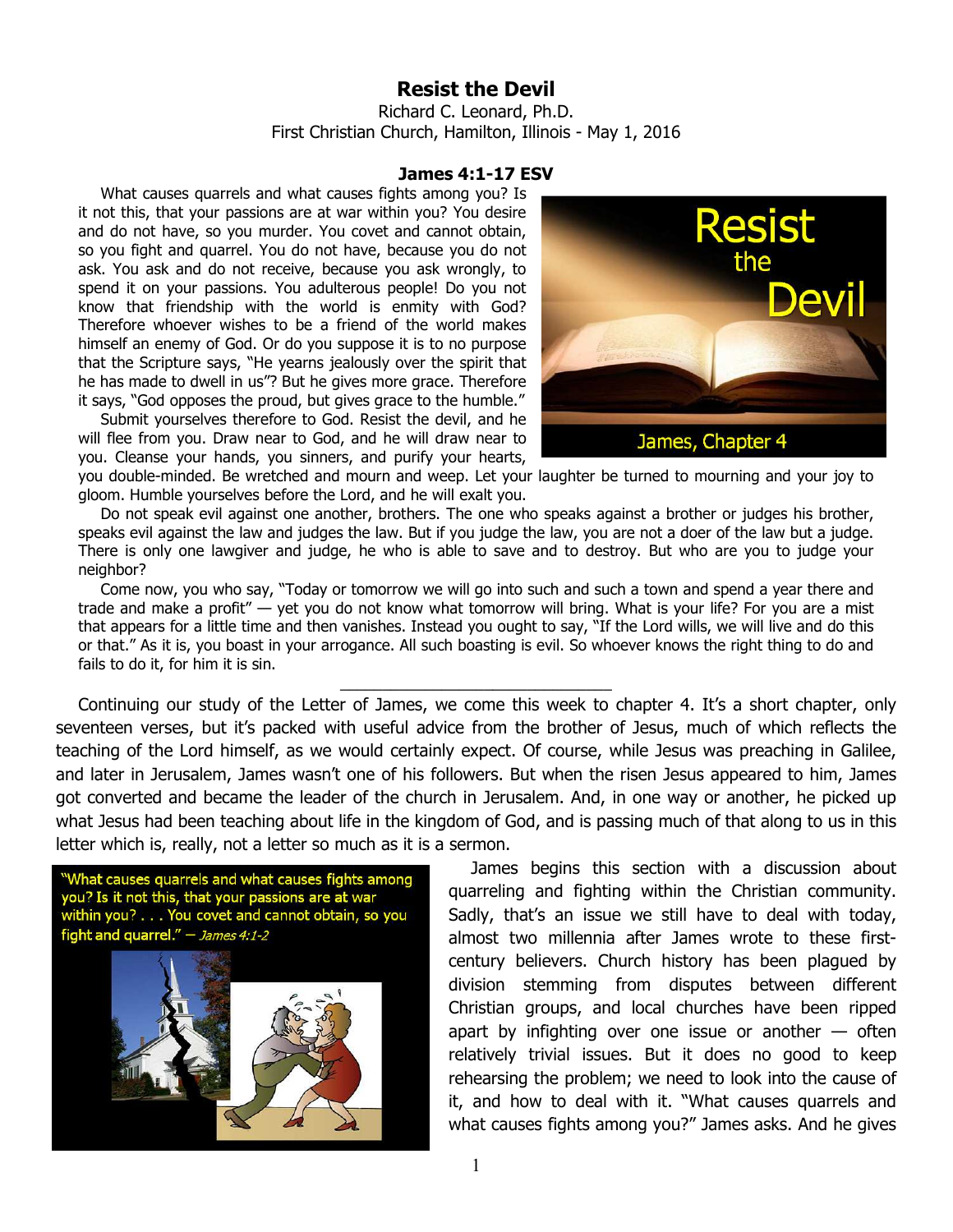his answer: "Is it not this, that your passions are at war within you? . . . You covet and cannot obtain, so you fight and quarrel"  $(4:1-2)$ .

Disputes arise because of "passions," James says — because of strong feelings or emotions. Now, feelings and emotions aren't bad in themselves; we all have them, because the Lord made us this way. Emotions, like anger or fear or tenderness, have a proper role to play because they give force to our actions. But if we act on the basis of emotions *alone*, without tempering them, we can get ourselves into trouble. (I could tell you stories about stupid things I've done because of uncontrolled emotions.) When we have strong feelings, we need to evaluate them to see if they're appropriate and helpful. The apostle Paul advised the Ephesians, "Be angry but do not sin; do not let the sun go down on your anger, and give no opportunity to the devil" (Ephesians 4:26-27). It's not a sin to *have* emotions; it is sinful to hang onto them and *let them control us.* 

Apparently, in the churches James was writing to, some people were allowing their emotions to get out of control — even to the extent, he says, that they were killing each other. I doubt they were literally doing so, or the public authorities would have stepped in. Probably he meant what Jesus said, that being angry with someone is the moral equivalent of killing them (Matthew 5:21-22). But such anger is just as destructive of the unity of the body. And it arises out of one cause:  $self-centeredness$ . Focusing on ourselves — our personal hurts, our desires, our wants — is a way of making ourselves into our own god, which is the root of all sin.

Sadly, that's what the world, or our human culture, is telling us: "Be yourself, have it your way, look out for Number One." This self-centeredness is what the Bible calls coveting. As Paul wrote to the Colossians, "Put to death therefore what is earthly in you," including "covetousness, which is idolatry" (Colossians 3:5). Being prideful and selfcentered is *the worship of a false god*, and that's the cause of division and strife within any group including the church of Jesus. That's why James comes down pretty hard on this kind of worldly pride: "God opposes the proud," he reminds us, "but gives grace to the humble" (4:6).

And James stresses that we won't get answers to prayer with a self-centered attitude. "You ask and do not receive," he says, "because you ask wrongly, to spend it on your



Worship of a false god

passions" (4:3). If we ask only to satisfy our selfish desires, the Lord doesn't respond. Why not? Because we're asking the wrong god. "You have not," he says," "because you ask not" (4:2) — that is, we're not really asking God if we're "coveting," trying to force our own selfish emotions into the situation. If we're really going to ask, we need to ask from the right Source.

So James's counsel is to remember who really is God, and submit to him. As the older version of Psalm 100 says, "It is he that has made us, and not we ourselves." "Draw near to God," says James, "and he will draw near to you. . . . Humble yourselves before the Lord, and he will exalt you" (4:8,10). If that sounds like we need to make ourselves into weaklings just to avoid being prideful, quite the opposite is the case. Submitting to the Lord's authority actually gives us greater authority over that which is evil and destructive in our environment.

James may be thinking about Jesus' encounter with the Roman centurion who asked him to heal his servant. "I'm a man under authority," the centurion said, "so I *have* authority to tell my men what to do and what not to do. I understand authority. You just speak the word, and my servant will be healed." And Jesus replied, "I haven't seen faith like this, not even in Israel!" (see Luke 7:6-9). We get answers to prayer not by pleading from our need, but by submitting to God's authority so that we, too, have the authority of the believer to speak blessing and healing into our situation.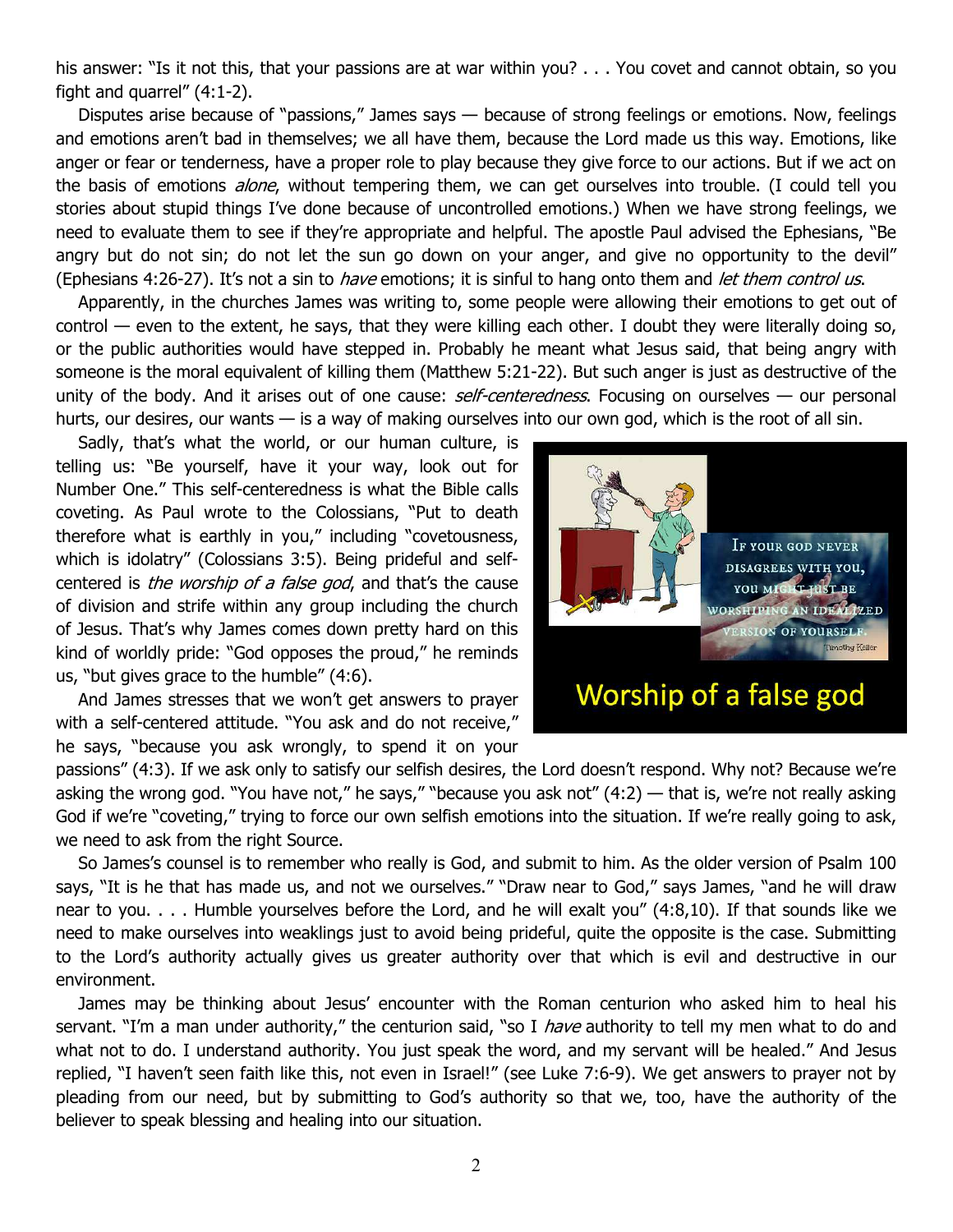

Therefore, says James, "Resist the devil, and he will flee from you" (4:7). He doesn't say, "Roll over and let him walk all over you." Nor should we say, "Get behind me, Satan — and help push." We're to *push back against* the enemy. Because we're *under* the Lord's authority, we have authority over the devil and whatever he would bring against us. "Humble yourselves before the Lord," James says, "and he will exalt you" (4:10). As the Psalmist says, "The LORD is my light and my salvation; whom shall I fear? The LORD is the stronghold of my life; of whom shall I be afraid? When evildoers assail me, uttering slanders against me, my adversaries and foes, they shall stumble and fall. . . . And now my head shall be lifted up [that is, exalted] above my enemies round

about me" (Psalm 27:1-2, 6). The most vicious enemy is that dark force we call the devil  $-$  diabolos in Greek, the slanderer — or the *satan*, the adversary or prosecutor. The devil doesn't exalt us, as the Lord does; the devil puts us down. But he's a liar; Jesus called him "the father of lies" (John 8:44). And the only way he can get to us is if we believe his lies.

How does the devil lie to us? Often he *uses our own voice* to lie to us, through our unfiltered emotions and how we respond to those emotions. Anger, fear, defensiveness, discouragement — these things rise up within us in response to situations we encounter. If we give voice to these destructive emotions, we open the door for the enemy who lies to us *through our own mouth.* "I think I'm coming down with something." "I always

get sick this time of year" "I'm just getting too old to deal with this." "I don't know how I'm going to pay this bill, I guess I'm just headed to the poorhouse." "I just can't seem to get along with my boss." "This job isn't working out for me." "My family's just never going to get straightened out, my kids are going to the dogs." "My marriage is failing, it looks like we're headed for the divorce court." "I'll never amount to anything, the deck is stacked against me." "I'm just a nobody around here." Remember, our mouth builds the highway we travel on throughout life, and negative speech like this is just paving the way for the devil to take advantage of us and steal our victory — for, as Jesus says, "The thief comes only to steal and kill and destroy" (John 10:10).



Don't let your words pave the way for the devil!

In the wilderness, Jesus defeated the devil's testing with the word of God: "It is written . . . it is written . . . it is written." We can use the same weapon, "the sword of the Spirit, which is the word of God" (Ephesians 6:17). Satan, the father of lies, has no defense against the truth, any more than darkness has any way to overcome light. You can't go into your bedroom at midday and turn on the "dark button." If you want the room darkened so you can take a nap, you have to pull the shades and cut off the light. But at night you can go into a dark room and turn on the light button, and darkness must flee. The Word of God is like that; as Psalm 119:130 says, "The entrance of your word gives light."

Like James, Peter warns us about the craft of the enemy. "Be sober-minded; be watchful. Your adversary the devil prowls around like a roaring lion, seeking someone to devour" (1 Peter 5:8). The older version says, "seeking whom he *may* devour." I've got news for the devil: he *may not* devour me; I don't give him permission. You and I can resist his lies with the truth of God, and with the authority that comes from our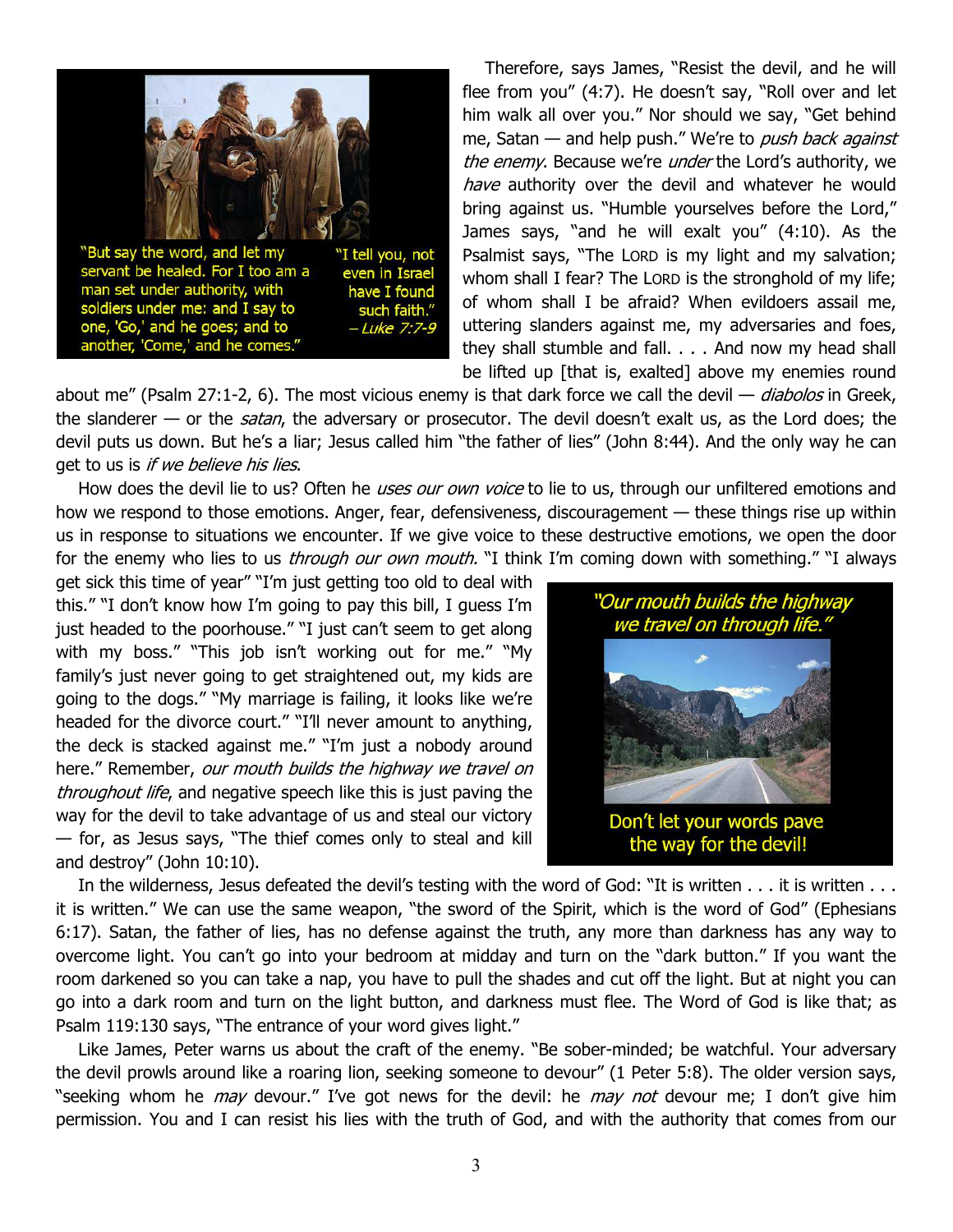submission to a higher Authority. When Satan tries to attack a believer armed with the Word of truth, the "roaring lion" becomes a harmless pussycat.



So, please, let's not give the devil credit for everything that bothers us. If we let things bother us, it's only because we've opened the door for Satan's lies through unchecked emotions and careless speech. Sometimes things go wrong because of simple human error; we make mistakes, or forget to take care of something, or don't plan ahead. That's not the devil's doing; don't give him credit for that. It was our own fault, and we could have avoided the situation by using the brains God gave us. Where Satan can get to us is through the lies he tells us, using our own voice to open the door to his thievery and destruction.

There is a universal phenomenon called *entropy*. Things tend to slow down if not kept moving; things tend to

disintegrate and decay if not maintained. This is true in the physical world, and also in our human relationships. Our relationships can fall apart if we don't maintain them, and the devil can use our neglect to create problems for us. He uses that entropy to break things down. But there's also a universal force that upholds God's creation; as Hebrews 1:3 states, the Son of God is "the radiance of the glory of God and the exact imprint of his nature, and he *upholds the universe by the word of his power*." The "word of power," the gospel of the Lord Jesus, is what prevents the "father of lies" from doing his evil work. We don't have to give in to his attacks. So let's remember what James tells us: "Resist the devil, and he will flee from you" (4:7). As a believer, you're much more powerful than any devil.

James then turns to the subject of speaking evil and judging others within the Christian community. "Do not speak evil against one another, brothers. The one who speaks against a brother or judges his brother, speaks evil against the law and judges the law" (4:11). This statement raises some questions. First, are we not

supposed to encourage one another in Christian conduct, and if so how can we avoid "judging" one another, in the sense of discerning when a brother or sister has stepped off the path in some way? Certainly James' entire letter is a critique of unhealthy practices in the church. And second, what "law" is James talking about when he says we're speaking evil against the law by judging another Christian? I hope I can work my way through these questions and come to a logical conclusion.

First, we know that Jesus, in the Sermon on the Mount, spoke to his disciples about judging: "Judge not, that you be not judged" (Matthew 7:1). This is a favorite quotation by people who rebel against any standards of conduct;



supposedly, we Christians are not to evaluate the behavior of others against any criterion such as biblical precepts. But people who quote this statement against Christians rarely know very much about the Bible; in fact, this is probably the only Bible verse they do know! They need to read the rest of what Jesus said: "For with the judgment you pronounce you will be judged, and with the measure you use it will be measured to you. Why do you see the speck that is in your brother's eye, but do not notice the log that is in your own eye? Or how can you say to your brother, 'Let me take the speck out of your eye,' when there is the log in your own eye? You hypocrite, first take the log out of your own eye, and then you will see clearly to take the speck out of your brother's eye" (Matthew 7:2-5). Obviously, Jesus isn't saying we're not to judge others, but that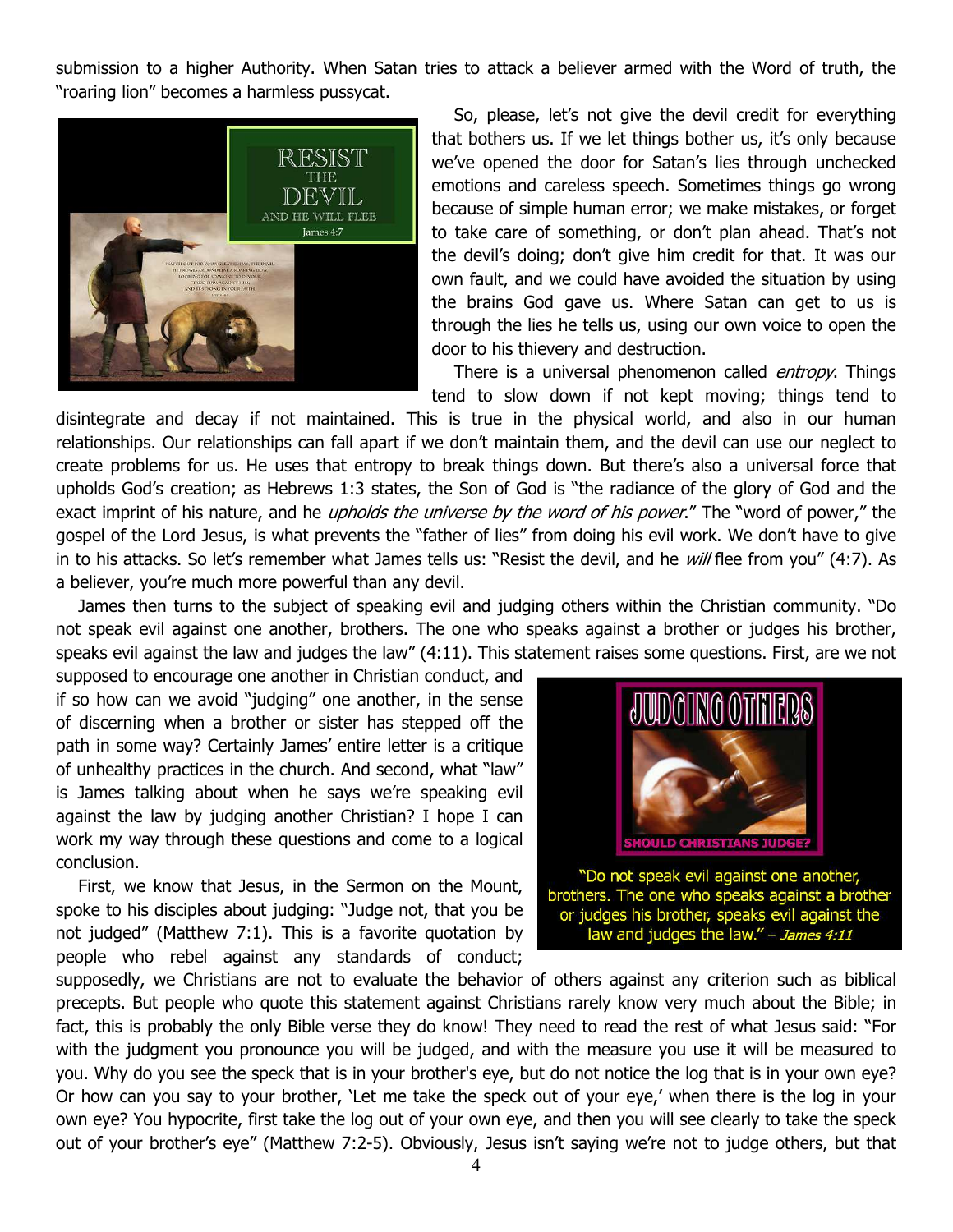before we do so we need to take a good look at ourselves. In Matthew 18 Jesus even laid down some rules for confronting sin within the church.

I think we have to understand what James says about judging in the context of what his brother taught about it. We're not to "judge" other believers in a way that destroys our relationship with them and breaks up the fellowship of the body of Christ. If we discern a grievous fault in a fellow believer, we're duty bound to deal with that in some helpful way that encourages that person's growth in the Christian life and promotes the health of the church. That shouldn't be considered "speaking evil" of another, or "judging" them. James, I think, is speaking about gossipy, vindictive criticism of another worshiper that leaves no room for repentance and reconciliation.



Why do I believe that? Because of what James says about "judging the law" by speaking evil of others. Earlier in this letter James has referred to "the law of liberty." Quite obviously he doesn't mean the Jewish law, the Torah of Moses. Christian faith doesn't nullify the law God gave his people on Mount Sinai, but it goes beyond it. In fact, Jesus said he didn't come to do away with the Hebrew Scripture but to fulfil them (Matthew 5:17); Paul said that "the whole law is fulfilled in one word: 'You shall love your neighbor as yourself'" (Galatians 5:14), and James calls that "the royal law"  $-$  that is, the law of the King, Messiah Jesus. I think that "law," the law of care and concern within the church, is the law James says we judge when we speak evil of one another. In this letter

James has written plenty about caring for the needy, especially the needy within our own Christian fellowship; he could easily have written what Paul wrote to the Galatians: "Bear one another's burdens, and so fulfill the law of Christ" (Galatians 6:2). We "judge" that "royal law" if we ignore it, placing ourselves above it and refusing to follow it. Let's be sure we continue to observe it, so this house of worship remains a beacon of concern for others within this community.

In this connection I have to tell you about a gentleman from the Peoria area who came to the funeral for George Clark. He attends a large church at home, but he spoke to me about how impressed he was with our church and what we do to serve our community through the Food Pantry, the Boy Scouts, AA, the meal the ladies served after the funeral, and the rest. In fact, this gentleman tried to donate toward the cost of the meal, but he was told that wasn't necessary — that's just something we do to bless people. So he couldn't say enough good about what a caring congregation we must be. Folks, let's keep it that way!

Finally in this chapter, James turns to the way we plan our activities. "Come now, you who say, 'Today or tomorrow we will go into such and such a town and spend a year there and trade and make a profit'  $-$  yet you do not know what tomorrow will bring. What is your life? For you are a mist that appears for a little time and then vanishes. Instead you ought to say, 'If the Lord wills, we will live and do this or that'" (4:13-15). At first this remark is puzzling; knowing what we know about how the Lord values human life, and how we've been created in his image, it seems strange to hear our life compared to a mist or vapor that doesn't amount to anything and soon disappears. That's not a Christian view of life, which the Scriptures tell us is precious



 $-$  James 4:17